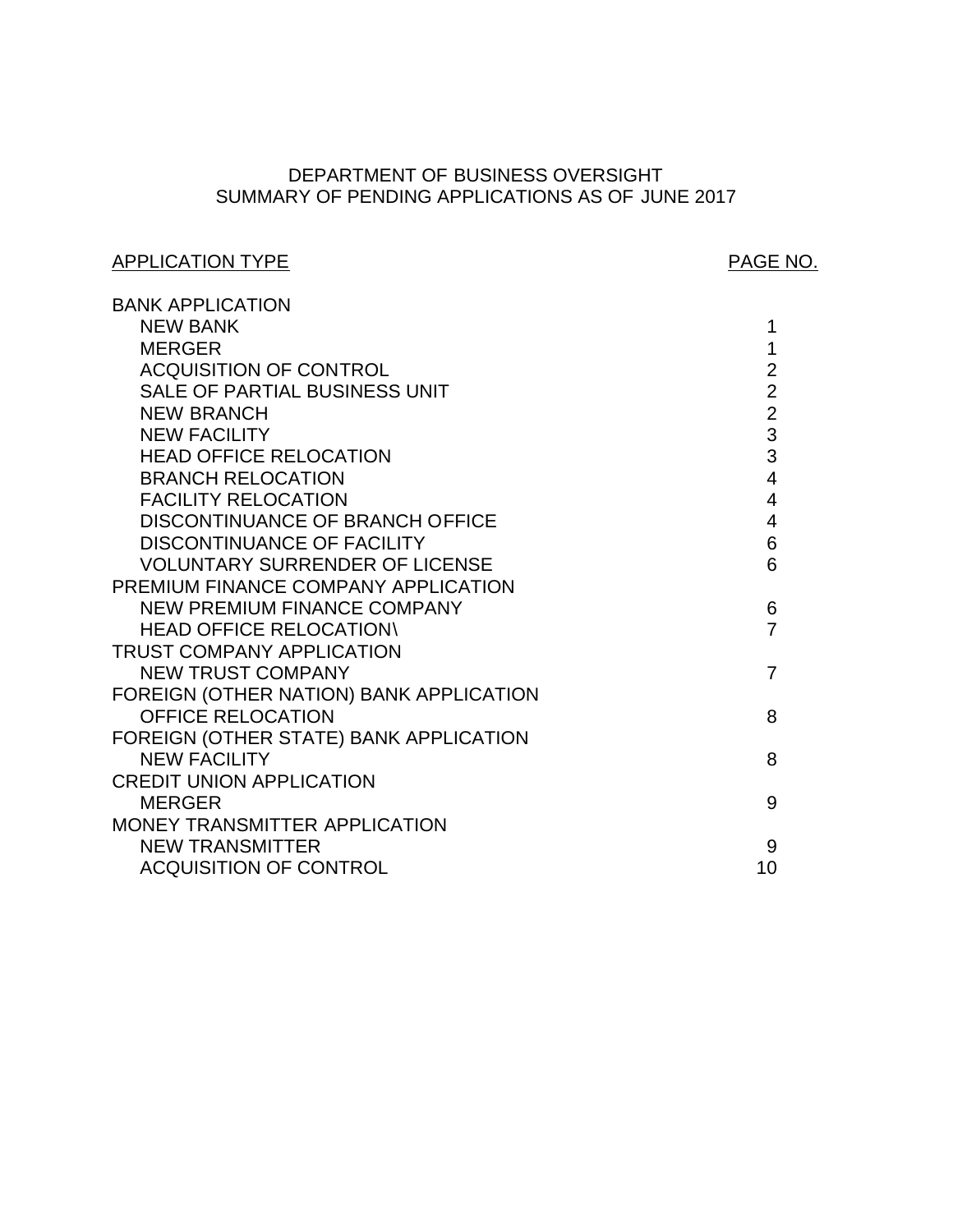#### <span id="page-1-0"></span>**NEW BANK**

#### **Approved: 2**

 401 West A Street, San Diego, San Diego County Correspondent: Maryam Hamzeh Carpenter & Company 5 Park Plaza, Suite 950, Irvine, CA 92614 ENDEAVOR BANK Filed: 8/12/16 Approved: 3/21/17

 6 Hutton Centre Drive, Santa Ana, Orange County Correspondent: Maryam Hamzeh Carpenter & Company 5 Park Plaza, Suite 950, Irvine, CA 92614 INFINITY BANK Filed: 7/7/16 Application amended: 12/21/16: change of name from SOCAL BANK (Proposed) Approved: 1/24/17

#### **MERGER**

#### **Filed: 4 Approved: 1**

 CALIFORNIA UNITED BANK, Los Angeles, to merge with and into PACIFIC WESTERN BANK, Beverly Hills Approved: 6/27/17 Filed: 5/1/17

 CAPITAL BANK, San Juan Capistrano, to merge with and into SEACOAST COMMERCE BANK, San Diego Filed: 5/17/17

 FOLSOM LAKE BANK, Folsom to merge with and into CENTRAL VALLEY COMMUNITY BANK, Fresno Filed: 5/30/17

 OJAI COMMUNITY BANK, Ojai, to merge with and into BANK OF THE SIERRA, **Porterville** Filed: 5/30/17

 UNIBANK, Lynwood, Washington, to merge with and into BANK OF HOPE, Los Angeles, California Filed: 2/24/17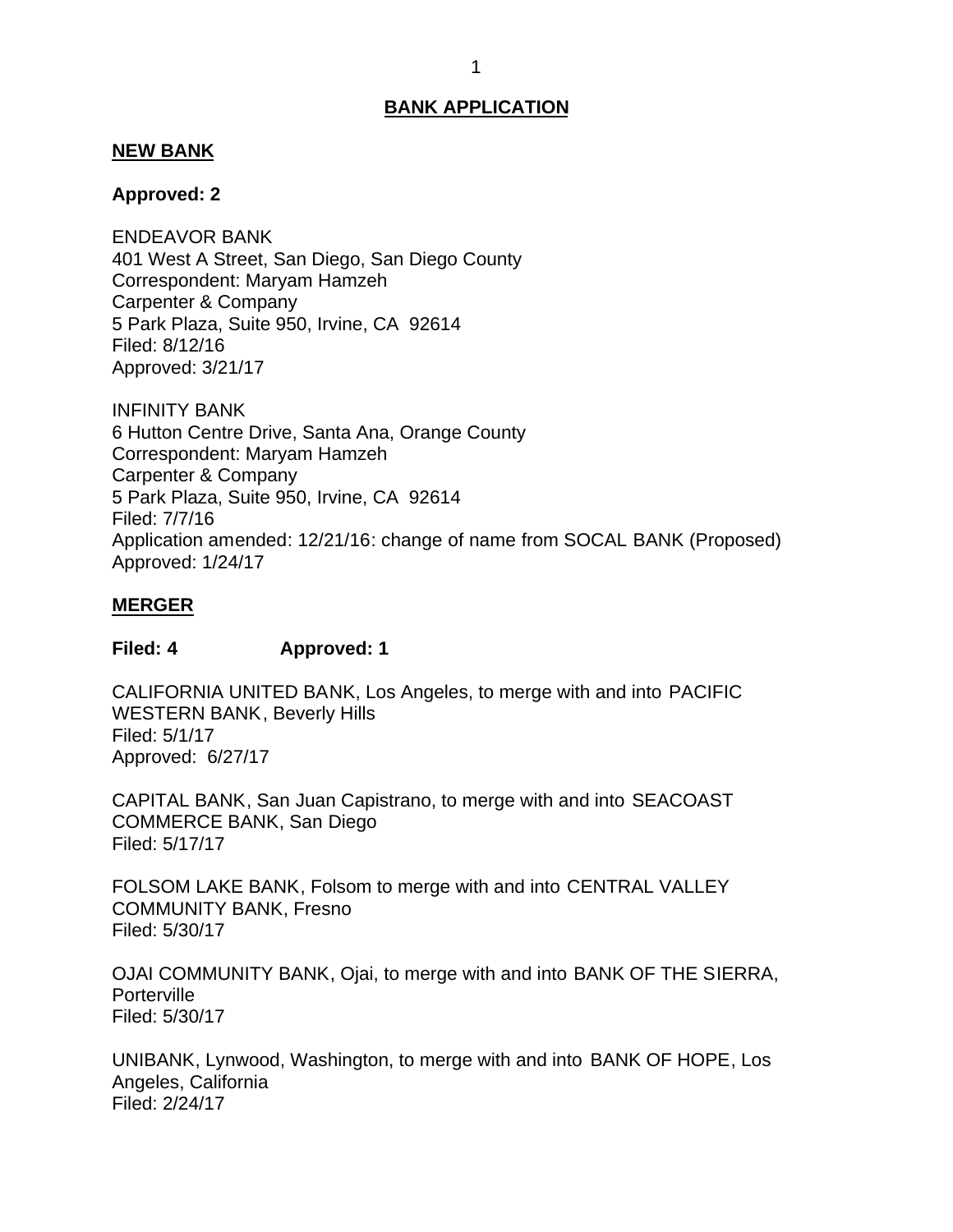## <span id="page-2-0"></span>**ACQUISITION OF CONTROL**

## **Filed: 3 Approved: 2**

 CALIFORNIA BANCORP, to acquire control of CALIFORNIA BANK OF COMMERCE Filed: 4/18/17 Approved: 5/24/17

 CBB BANCORP, INC., to acquire control of COMMONWEALTH BUSINESS BANK Filed: 5/16/17

 COMMUNITY BANCORP OF SANTA MARIA, to acquire control of COMMUNITY BANK OF SANTA MARIA Filed: 4/19/17 Approved: 5/2/17

 FARMERS & MERCHANTS BANCORP, to acquire control of BANK OF RIO VISTA Filed: 5/22/17

 NEW RESOURCE BANCORP, to acquire control of NEW RESOURCE BANK Filed: 4/28/17

## **SALE OF PARTIAL BUSINESS UNIT**

## **Filed: 2 Effected: 1**

 OPUS BANK, Irvine, California, to sell its Clearview, Woondinville, Smokey Point and Lake Stevens branches to FIRST FINANCIAL NORTHWEST BANK, Renton, **Washington** Filed: 6/2/17

 OPUS BANK, Irvine, California, to sell its El Cajon Branch to HOMESTREET BANK, Seattle, Washington Filed: 6/13/17

 SUNWEST BANK, Irvine, California, to sell its University Place branch to SOUND COMMUNITY BANK, Seattle, Washington Effected: 6/30/17 Filed: 1/31/17 Approved: 2/13/17

## **NEW BRANCH**

## **No Objection: 2 Opened: 5**

 368 East Vanderbilt Way, San Berna rdino, San Bernardino County ALTAPACIFIC BANK Opened: 6/9/17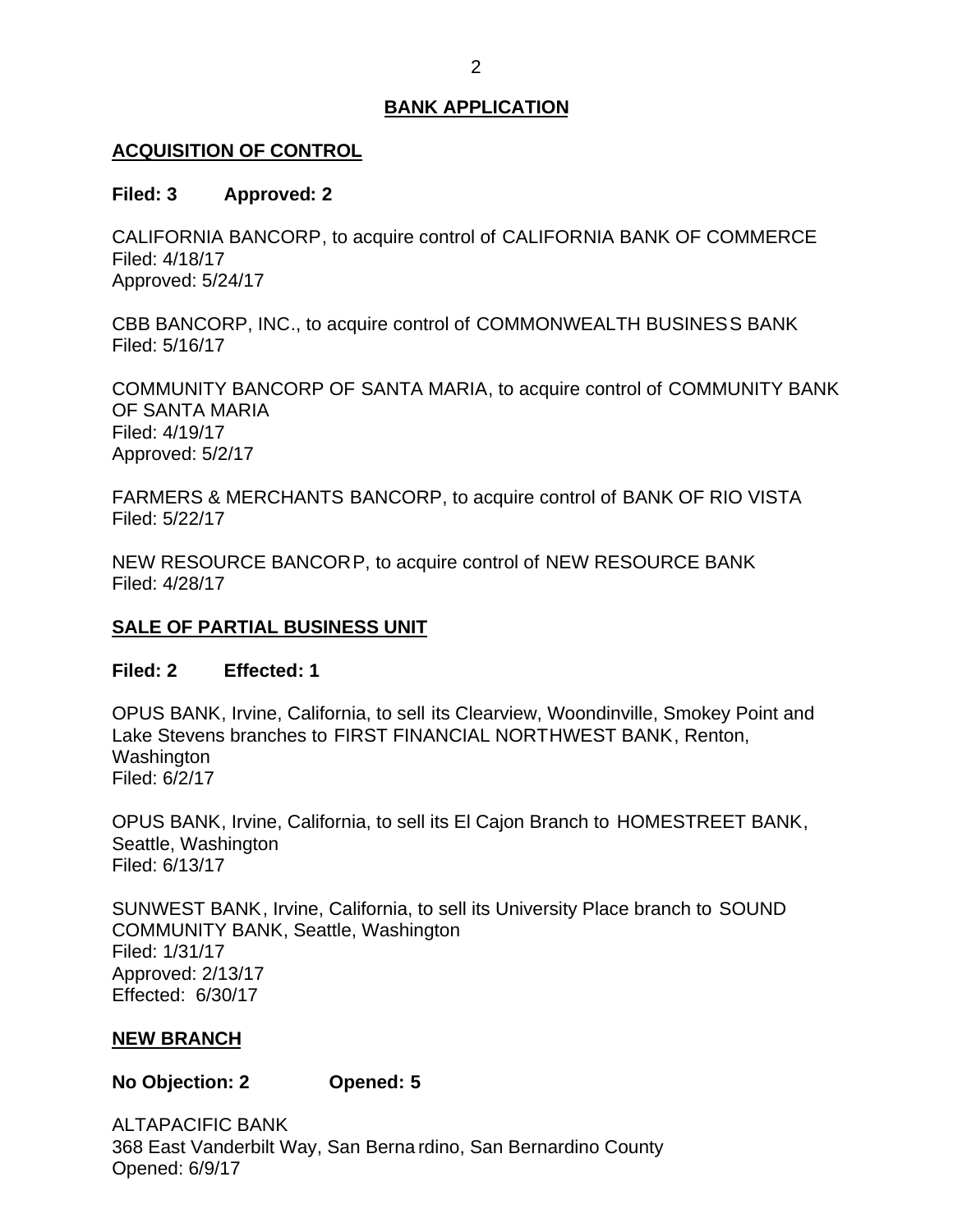#### <span id="page-3-0"></span>**NEW BRANCH (Continued)**

 BANK OF THE WEST 1530 N. California Boulevard, Walnut Creek, Contra Costa County Opened: 6/5/17

 2164 Royal Ln, Dallas, Dallas County, Texas No Objection: 1/11/17 COMMONWEALTH BUSINESS BANK

 1845 California Street, Redding, Shasta County CORNERSTONE COMMUNITY BANK Opened: 6/26/17

 210-16 Northern Boulevard, Community of Bayside, Borough of Queens, New York No Objection: 12/6/16 PACIFIC CITY BANK

22 West 35<sup>th</sup> Street, National City, San Diego County SEACOAST COMMERCE BANK Opened: 6/12/17

 801 K Street, Sacramento, Sacramento County TRI COUNTIES BANK Opened: 6/26/17

## **NEW FACILITY**

#### **Opened: 2**

 BANK OF THE WEST 2535 Townsgate Road, Westlake Village, Ventura County Opened: 6/12/17

14405 SE 36<sup>th</sup> Street, Bellevue, King County, Washington U.S. METRO BANK Opened: 6/15/17

#### **HEAD OFFICE RELOCATION**

#### **No Objection: 1**

From 818 West 7<sup>th</sup> Street, to 700 South Flower Street, Los Angeles, Los Angeles CALIFORNIA UNITED BANK **County** No Objection: 10/3/16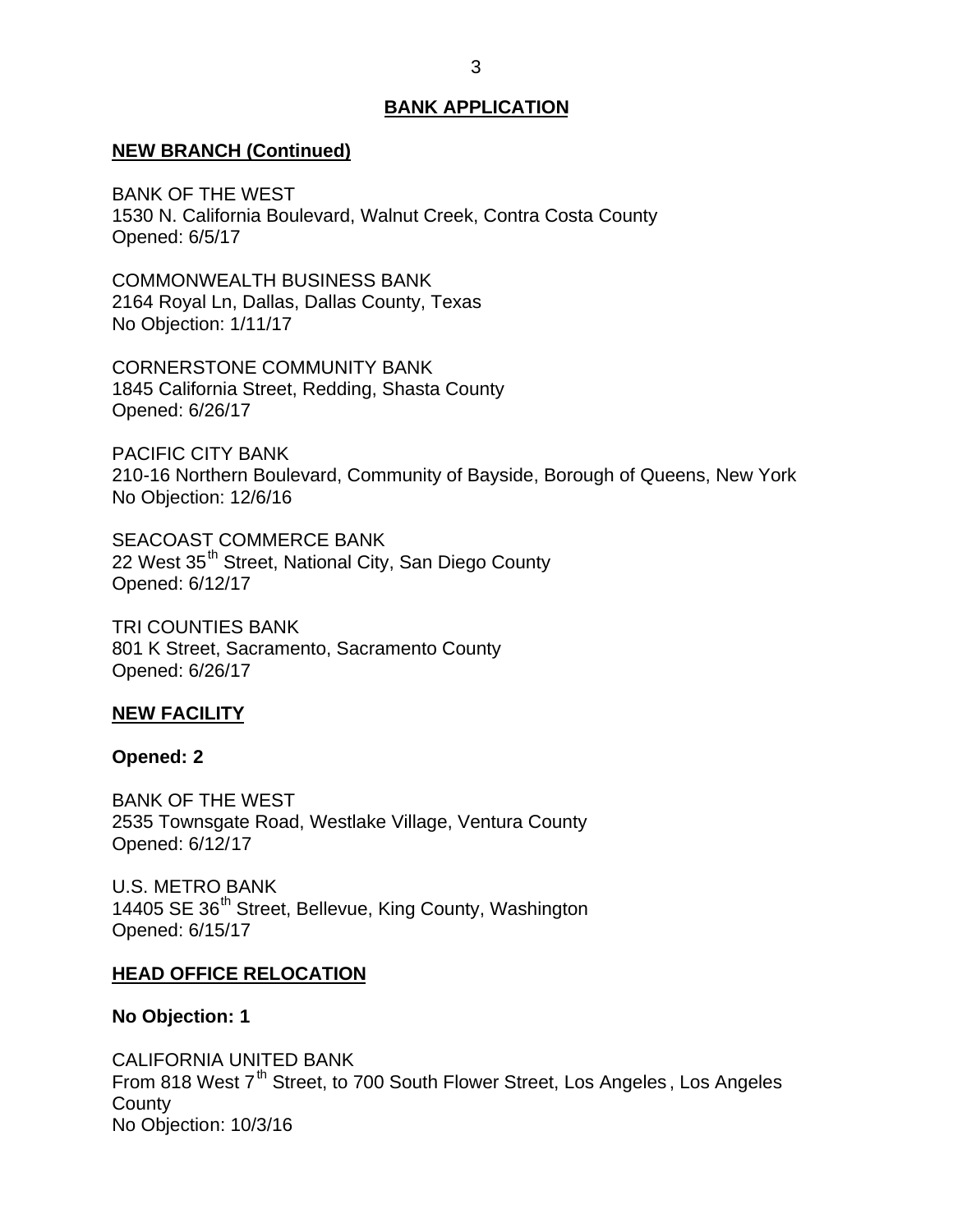## <span id="page-4-0"></span>**HEAD OFFICE RELOCATION (Continued)**

 From 355 South Grand Avenue to 333 South Grand Avenue, Los Angeles, Los Angeles No Objection: 6/30/17 GRANDPOINT BANK **County** 

## **BRANCH RELOCATION**

**No Objection: 1 Effected: 2** 

 From 4600 California Avenue, to 5060 California Avenue, Bakersfield, Kern County No Objection: 4/17/17 CITIZENS BUSINESS BANK

 From 395 Silver Spur Road, to 82 Peninsula Center, Rolling Hills Estates, Los Angeles OPUS BANK **County** Effected: 6/12/17

 From 23550 Hawthorne Boulevard, to 23600 Hawthorne Boulevard, Torrance, Los OPUS BANK Angeles County Effected: 6/26/17

## **FACILITY RELOCATION**

**Effected: 1** 

 BANK OF THE WEST From 1902 Wright Place, to 2244 Faraday Avenue, Carlsbad, San Diego County Effected: 6/21/17

## **DISCONTINUANCE OF BRANCH OFFICE**

**No Objection: 13 Discontinued: 4** 

 14725 Jeffrey Road, Irvine, Orange County No Objection: 5/17/17 BANK OF HOPE

 BANK OF THE SIERRA 7029 N. Ingram Avenue, Fresno, Fresno County No Objection: 5/17/17

 BANK OF THE WEST 407 Colorado Avenue, Santa Monica, Los Angeles County No Objection: 10/27/16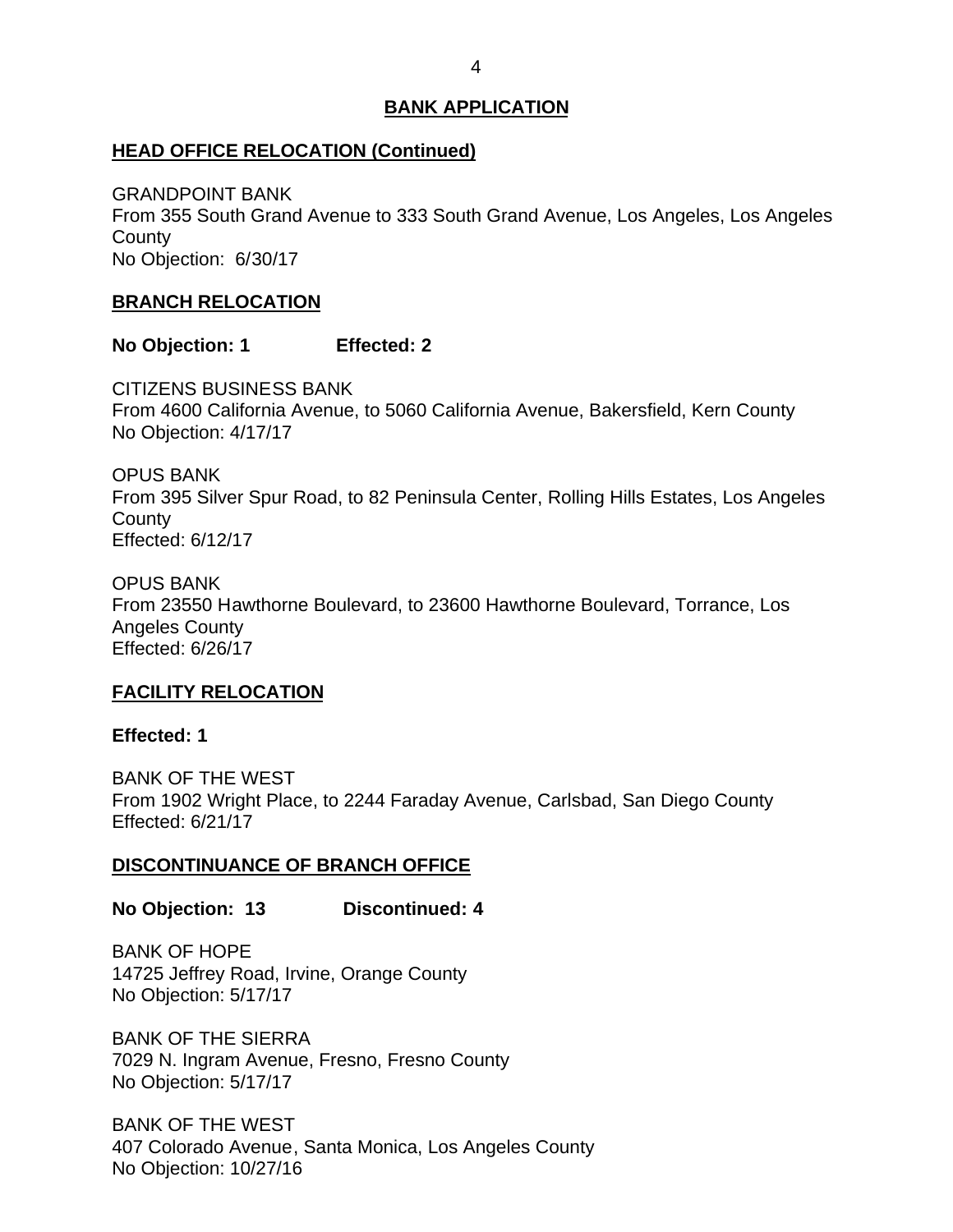## **DISCONTINUANCE OF BRANCH OFFICE (Continued)**

 BANK OF THE WEST 3888 Stevens Creek Boulevard, San Jose, Santa Clara County No Objection: 4/20/17

CITIZENS BUSINESS BANK

- 7391 N. Palm Avenue, Fresno, Fresno County
- 500 W. Main Street, Visalia, Tulare County

No Objection: 4/17/17

 256 North K Street, Tulare, Tulare County No Objection: 6/8/17 CITIZENS BUSINESS BANK

 3030 LBJ Freeway, Dallas, Dallas County, Texas No Objection: 1/11/17 COMMONWEALTH BUSINESS BANK

 FIRST COMMERCIAL BANK (USA) 17808 Pioneer Boulevard, Artesia, Los Angeles County No Objection: 5/2/17 Discontinued: 6/30/17

 1751 Howe Avenue, Sacramento, Sacramento County No Objection: 9/21/16 MECHANICS BANK

 PACIFIC PREMIER BANK 1249 East Katella Avenue, Orange, Orange County No Objection: 11/22/16 Discontinued: 1/27/17

 PACIFIC PREMIER BANK 5738 Calle Real, Goleta, Santa Barbara County No Objection: 6/5/17

678 3<sup>rd</sup> Avenue, Chula Vista, San Diego County SEACOAST COMMERCE BANK No Objection: 3/10/17 Discontinued: 6/9/17

 1760 Challenge Way, Sacramento, Sacramento County No Objection: 4/25/16 TRI COUNTIES BANK Discontinued: 6/23/17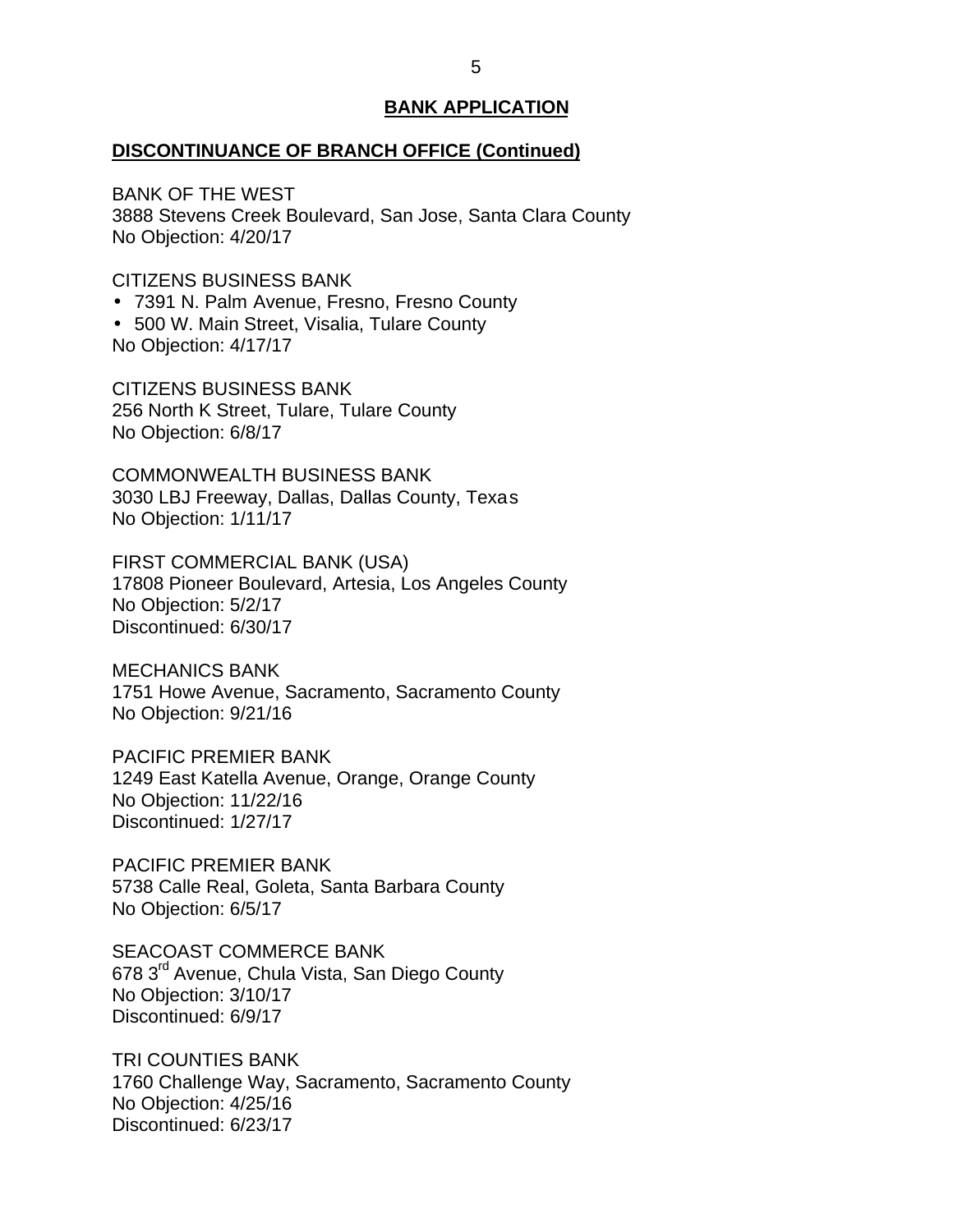## <span id="page-6-0"></span>**DISCONTINUANCE OF BRANCH OFFICE (Continued)**

 2999 Douglas Boulevard, Roseville, Placer County No Objection: 4/25/17 TRI COUNTIES BANK

 39 Lincoln Boulevard, Lincoln, Placer County No Objection: 5/9/17 TRI COUNTIES BANK

 6391-J Westside Road, Redding, Shasta County No Objection: 6/14/17 TRI COUNTIES BANK

## **DISCONTINUANCE OF FACILITY**

## **Discontinued: 1**

 EAST WEST BANK 99 Pacific Street, Building 400, Suite A, Monterey, Monterey County Discontinued: 6/15/17

## **VOLUNTARY SURRENDER OF LICENSE**

## **Effected: 1**

BANAMEX USA Effected: 6/30/17

# **PREMIUM FINANCE COMPANY APPLICATION**

# **NEW PREMIUM FINANCE COMPANY**

## **Filed: 7 Approved: 2**

 CAPITAL PREMIUM FUNDING OF CALIFORNIA, INC. 818 West 7<sup>th</sup> Street, Los Angeles, Los Angeles County Filed: 9/14/16

 600 West Broadway, San Diego, San Diego County FARRALONE FINANCIAL CORPORATION Filed: 4/27/17

 660 Newport Center Drive, Newport Beach, Orange County MILLENNIUM FINANCE CORP. Filed: 4/25/17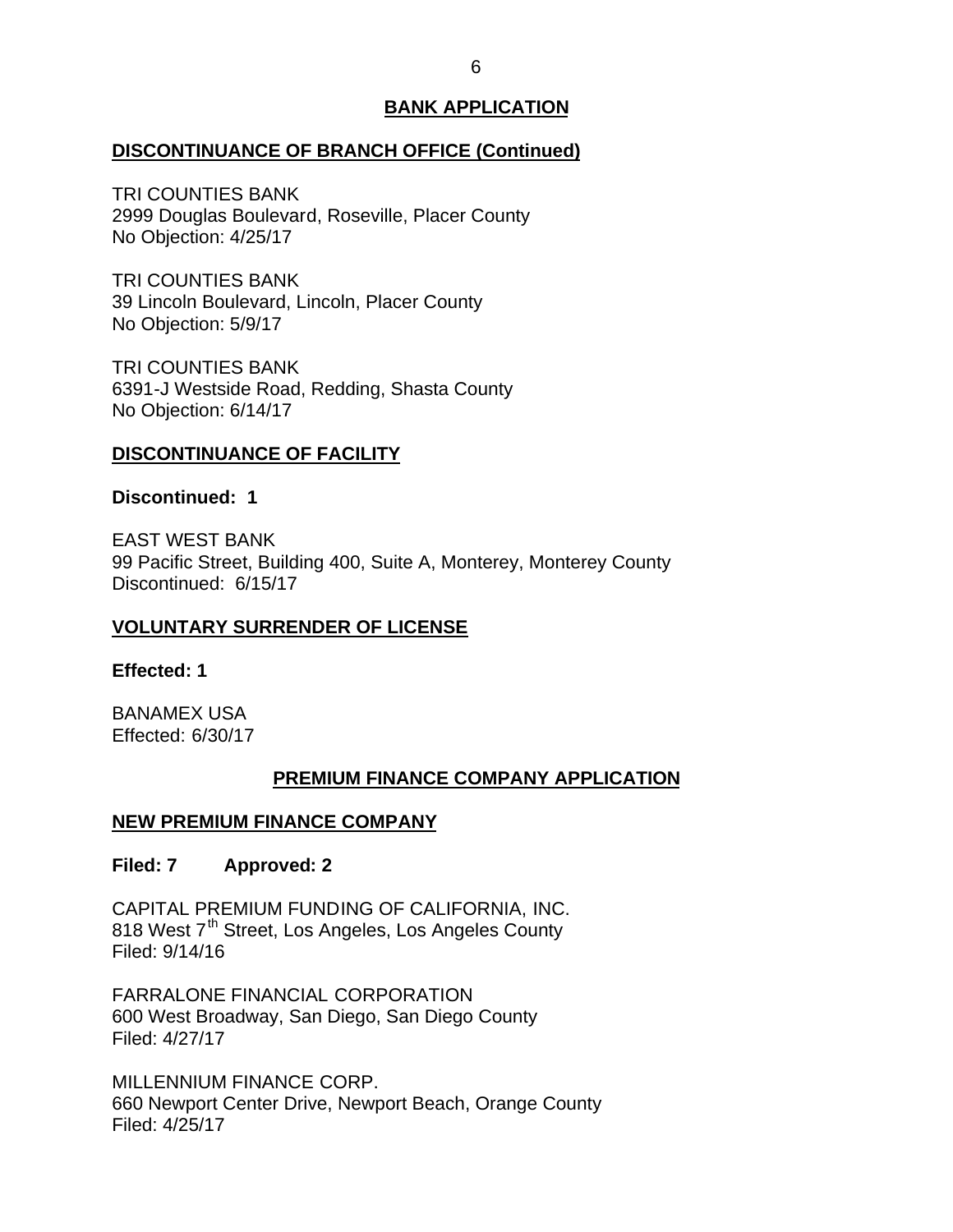# **PREMIUM FINANCE COMPANY APPLICATION**

# <span id="page-7-0"></span> **NEW PREMIUM FINANCE COMPANY (Continued)**

 NATIONAL PARTNERS FPCO INC. OF CALIFORNIA 1610 Wynkoop Street, Denver, Denver County, Colorado Filed: 12/27/16

 NEXT WAVE PREMIUM FINANCE, INC. 660 Newport Center Drive, Newport Beach, Orange County Filed: 2/7/17

 601 E. Glenoaks Boulevard, Glendale, Los Angeles County PRIMEPLAN PREMIUM FINANCING INC. Filed: 8/15/16 Approved: 2/14/17

 RELIANCE PREMIUM FINANCE, INC. 2550 North Hollywood Way, Burbank, Los Angeles County Filed: 9/21/16

 SERVICE PAYMENT PLAN OF CALIFORNIA, INC. 818 West Seventh Street, Los Angeles, Los Angeles County Filed: 1/9/17

 TAFS PREMIUM FINANCE CALIFORNIA, INC. 6200 Canoga Avenue, Woodland Hills, Los Angeles County Filed: 11/28/16 Approved: 3/28/17

## **HEAD OFFICE RELOCATION**

## **Effected: 1**

 PI OMEGA DELTA FINANCIAL SERVICES From 13490 Hiddenvalley Road, Victorville, to 19186 Kanbridge Street, Apple Valley, San Bernardino County Approved: 7/10/17 Effected: 7/10/17

## **TRUST COMPANY APPLICATION**

## **NEW TRUST COMPANY**

**Filed: 1** 

 BAY AREA TRUST (Proposed) Downtown Palo Alto, Palo Alto, Santa Clara County Filed: 6/9/16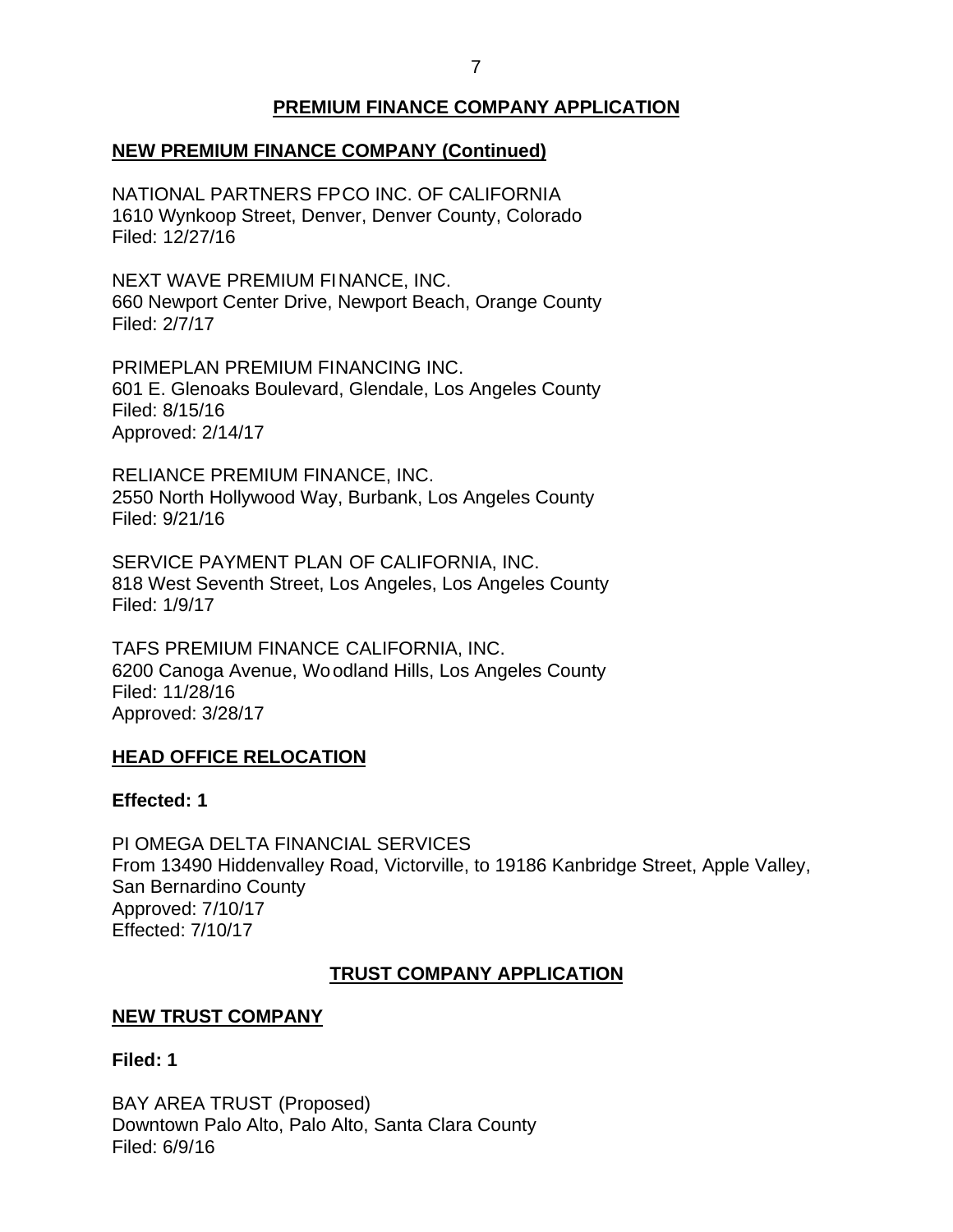## **FOREIGN (OTHER NATION) BANK APPLICATION**

#### <span id="page-8-0"></span>**OFFICE RELOCATION**

#### **Effected: 1**

 From 2121 Avenue of the Stars, to 1999 Avenue of the Stars, Los Angeles, Los CREDIT SUISSE, AG Angeles County Filed: 5/22/17 Approved: 1/30/17 Effected: 1/30/17

#### **FOREIGN (OTHER STATE) BANK APPLICATION**

#### **NEW FACILITY**

**Filed: 3 No Objection: 4 Opened: 1** 

AMALGAMATED BANK

 472 East Colorado Boulevard, Pasadena, Los Angeles County (Facility – Insured Bank) Opened: 4/24/17

 3199E Airport Boulevard, Costa Mesa, Orange County (Facility – Insured Bank) No Objection: 11/28/16 CENTENNIAL BANK

 FIRST BANK FINANCIAL CENTRE 515 S. Flower Street, Los Angeles, Los Angeles County (Facility – Insured Bank) No Objection: 4/2/15

 6301 Beach Boulevard, Buena Park, Orange County (Facility – Insured Bank) No Objection: 1/26/17 FIRST INTERCONTINENTAL BANK

 11801 Pierce Street, Riverside, Riverside County (Facility – Insured Bank) No Objection: 5/25/17 INLAND BANK AND TRUST

 NEWPORT TRUST COMPANY 515 S. Figueroa Street, Los Angeles, Los Angeles County (Facility – Uninsured Trust Company) Filed: 6/12/17

 ROBECO TRUST COMPANY City of Greenbrae, Marin County (Facility – Uninsured Trust Company) Filed: 4/20/15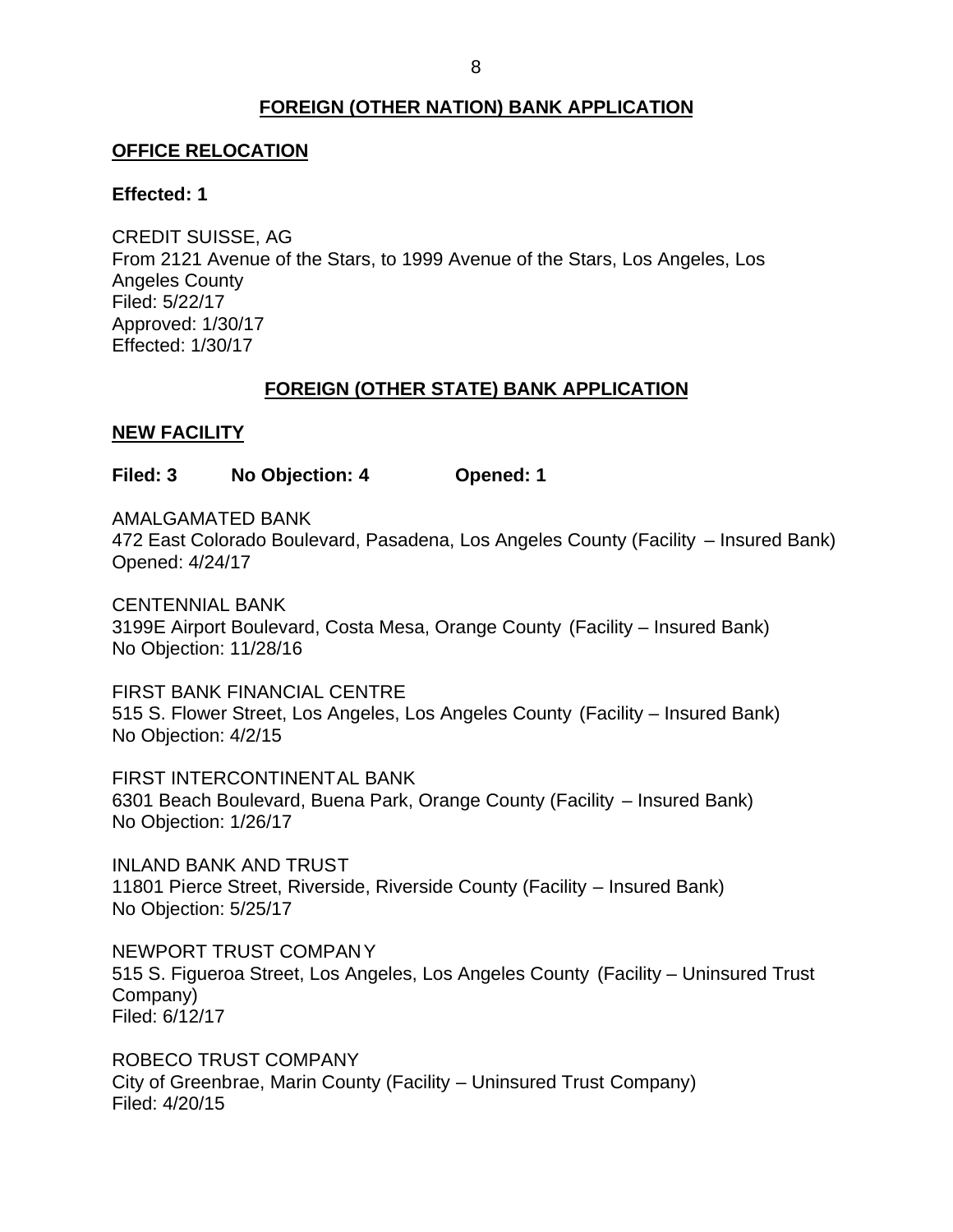# **FOREIGN (OTHER STATE) BANK APPLICATION**

# <span id="page-9-0"></span> **NEW FACILITY (Continued)**

 STATE STREET GLOBAL ADVISORS TRUST COMPANY Steuart Tower, One Market Street, City and County of San Francisco (Facility – Uninsured Trust Company) Filed: 4/5/17

## **CREDIT UNION APPLICATION**

## **MERGER**

## **Filed: 3 Effected: 2**

 COMMUNITY FIRST CREDIT UNION, Santa Rosa, to merge with and into MENDO LAKE CREDIT UNION, Ukiah Filed: 12/5/16 Effected: 6/30/17

 DAIJO FEDERAL CREDIT UNION, Los Angeles, to merge with and into NIKKEI CREDIT UNION, Gardena Filed: 3/3/17

 ENTRUST FINANCIAL CREDIT UNION, Richmond, Virginia, to merge with and into CHRISTIAN COMMUNITY CREDIT UNION, San Dimas, California Filed: 11/29/16

 MUSICIANS' INTERGUILD CREDIT UNION, Hollywood, to merge with and into SAG- AFTRA FEDERAL CREDIT UNION, Burbank Filed: 4/10/17 Effected: 6/30/17

 STAR HARBOR FEDERAL CREDIT UNION, Rancho Dominguez, to merge with and into FINANCIAL PARTNERS CREDIT UNION, Downey Filed: 3/13/17

## **MONEY TRANSMITTER APPLICATION**

#### **NEW TRANSMITTER**

**Filed: 13 Approved: 1** 

ALIGN COMMERCE PAYMENTS INC. Filed: 4/14/17

 ALIPAY US, INC. Filed: 3/18/15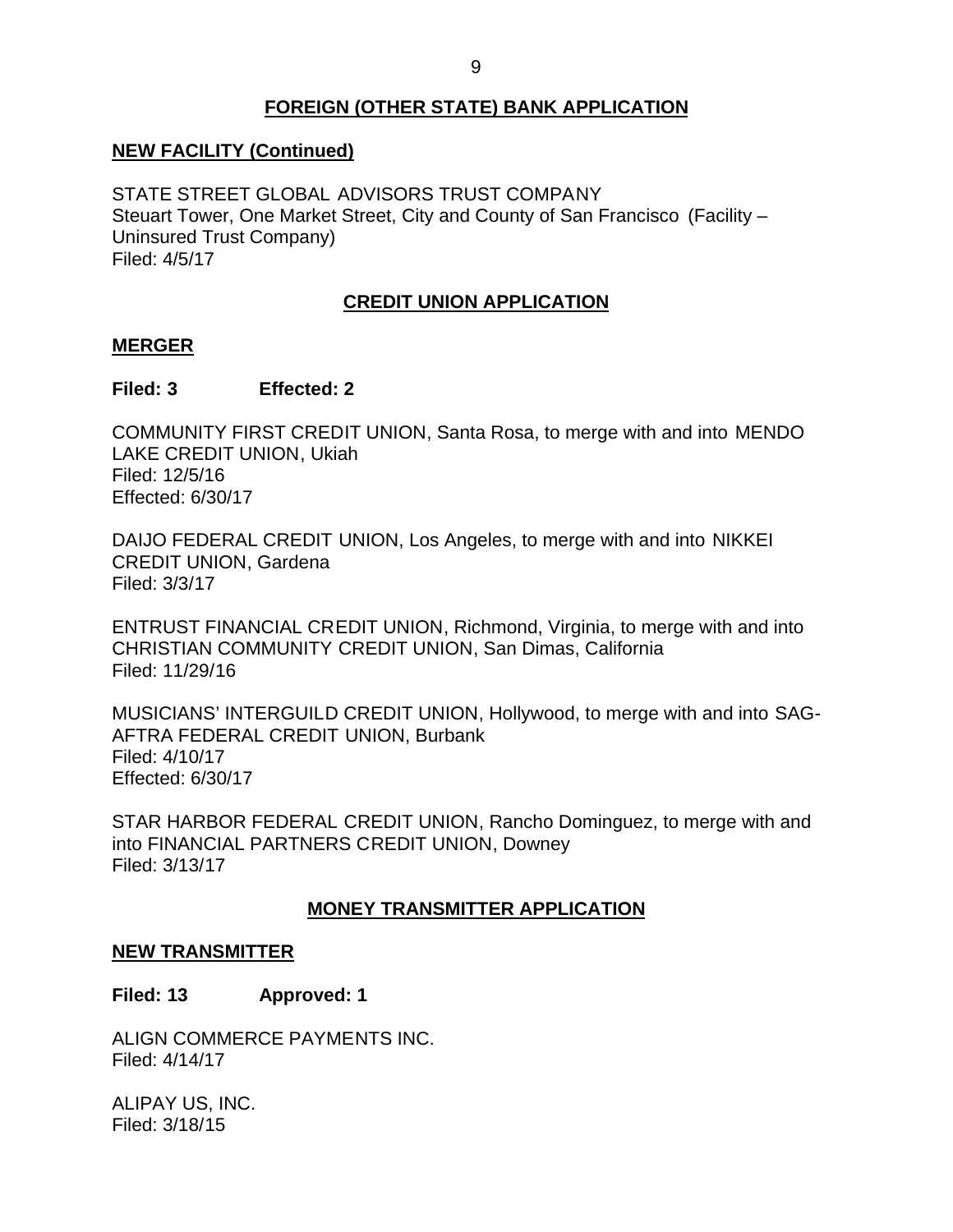#### **MONEY TRANSMITTER APPLICATION**

#### <span id="page-10-0"></span>**NEW TRANSMITTER (Continued)**

BANNOCKBURN GLOBAL FOREX, LLC Filed: 12/21/16

BILL.COM Filed: 4/2/15 Approved: 8/4/15

BILLMO LLC Filed: 9/29/16

 ENVIOS DE VALORES LA NACIONAL CORP. Filed: 4/5/17

HSI USA INC. Filed: 6/6/16

INTERCAMBIO EXPRESS, INC. Filed: 11/9/16

MERCARI, INC. Filed: 1/13/17

NOBEL FINANCIAL INC. Filed: 12/8/16

PAYPOOL LLC Filed: 1/11/17

TECH FRIENDS, INC. Filed: 3/16/17

TIPALTI PAYMENTS, INC. Filed: 5/23/17

YAPSTONE, INC. Filed: 6/22/16

#### **ACQUISITION OF CONTROL**

#### **Filed: 4**

 ALIPAY (UK) LIMITED, to acquire control of MONEYGRAM PAYMENT SYSTEMS, INC. Filed: 6/5/17